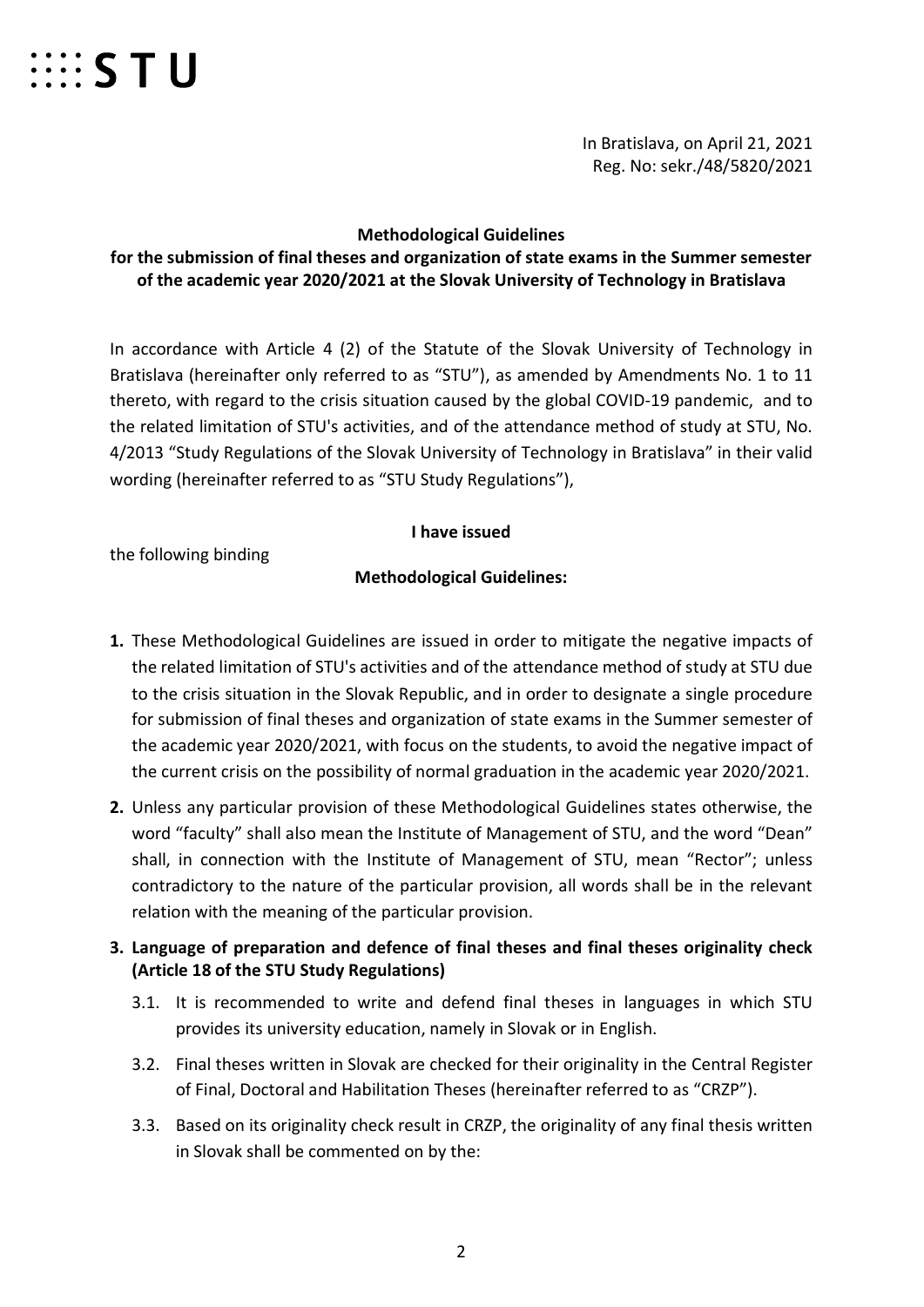# $\cdots$  STU

- a) supervisor of the final thesis in the final thesis supervisor´s report (hereinafter referred to as "supervisor") or tutor in the tutor´s report;
- b) reader of the final thesis in the final thesis reader´s report (hereinafter referred to as "reader");
- c) state examination commission (hereinafter referred to as "examination commission") in the state examination – final thesis defence protocol.
- 3.4. The originality of any final thesis written in English shall be first verified in the Turnitin Similarity Enterprise anti-plagiarism system (hereinafter referred to as "Turnitin") and then the thesis shall be entered in CRZP for another originality check.
- 3.5. The thesis shall be entered in Turnitin by a workplace specified by the dean of the faculty.
- 3.6. Based on its originality check result in Turnitin, the originality of any final thesis written in English shall be commented on by the:
	- a) supervisor in the final thesis supervisor´s report or tutor in the tutor´s report;
	- b) reader in the final thesis reader´s report;
	- c) examination commission in the state examination final thesis defence protocol.
- 3.7. If a final thesis is written in other than the Slovak or English language, the faculty shall ensure an originality check in a suitable anti-plagiarism system before the final thesis is entered in CRZP.
- 3.8. Based on its originality check result in a suitable anti-plagiarism system, the originality of any final thesis written in other than the Slovak or English language shall be commented on by the:
	- a) supervisor in the supervisor´s report or tutor in the tutor´s report;
	- b) reader in the final thesis reader´s report;
	- c) examination commission in the state examination final thesis defence protocol.

# **4. Submission of final theses (Article 18 in connection with Article 50a of the STU Study Regulations)**

4.1. The student submits his or her final thesis in electronic form via the Academic Information System (hereinafter only referred to as "AIS"). The study programme director, or in the case of dissertation thesis the chairman of the department's commission, shall enter an approved assignment generated from AIS into the electronic form of the final thesis. The student shall not submit his or her final thesis in paper form. For the purposes of retention in the Academic Library, the faculty shall produce a digital copy of the final thesis identical with the version submitted to AIS (hereinafter only referred to as "the digital copy of the final thesis"). The faculty may request submission of the final thesis in paper form as well, namely in one copy, if this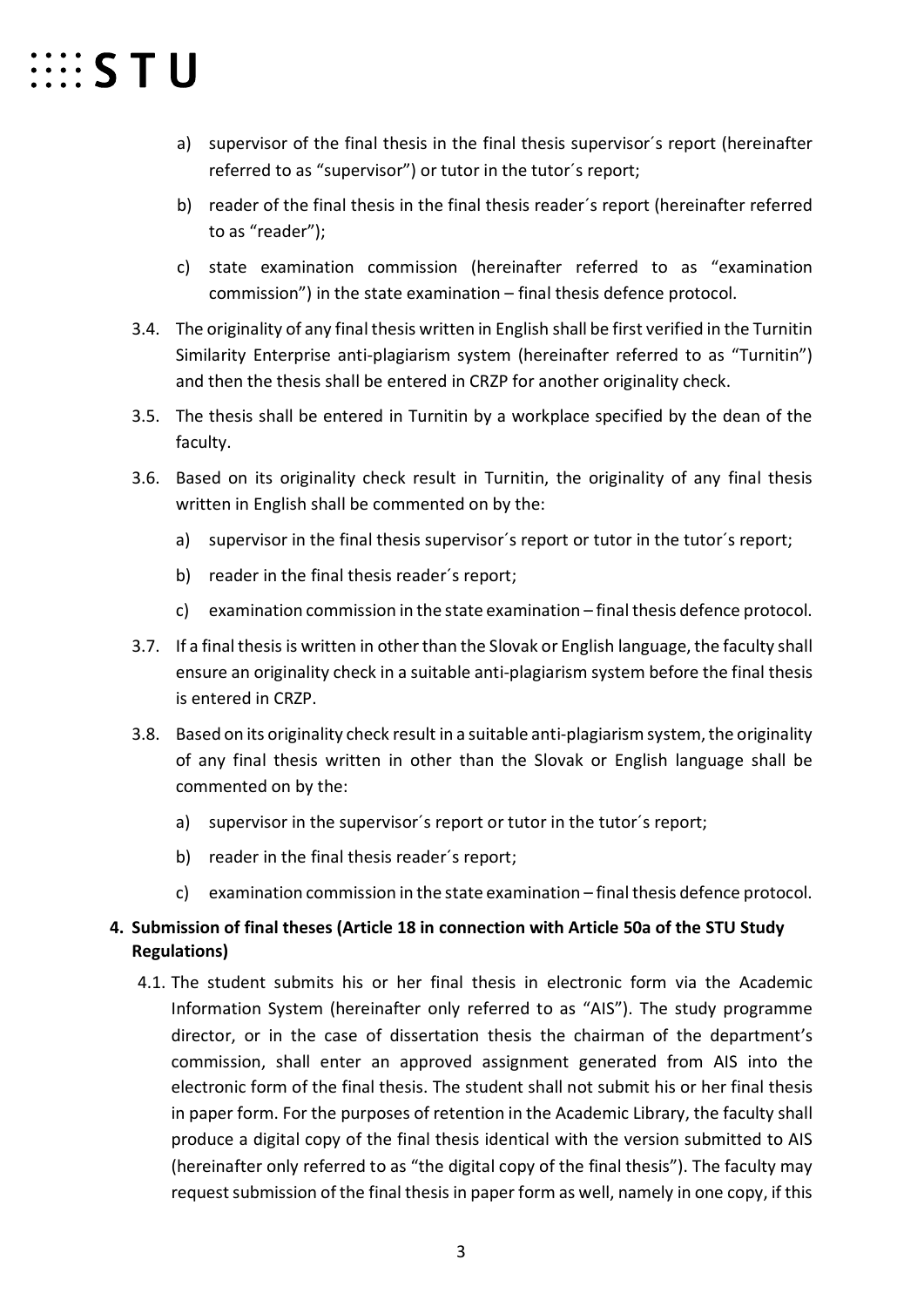

is inevitable for the course of the defence of the final thesis and the situation allows for production of the final thesis in paper form.

- 4.2. The student shall submit a draft licence agreement generated through AIS to the faculty. If in the submitted draft licence agreement the student asks for a period of postponement of more than 12 months, he or she shall also submit a justification for the requested prolongation of the postponement period to the faculty. A licensing agreement shall be concluded and signed electronically through AIS within 30 days after its draft was delivered to the faculty.
- 4.3. If the final thesis or its part was issued as part of a periodical publication or as a nonperiodical publication prior to sending the thesis to CRZP, the student shall via AIS file a declaration on oath on the fact that the final thesis was published as part of a periodical or non-periodical publication, stating the details of such publication. The student shall sign the declaration on oath electronically through AIS. The declaration on oath shall be delivered to a CRZP operator through AIS.
- 4.4. The faculty shall determine a deadline until which the student shall be obliged to submit the documents per Sections 4.2 and 4.3 hereof, with such deadline to be set prior to the defence of the final thesis.
- 4.5. If the final thesis reports are to be made available in CRZP, the author of the relevant report (supervisor, tutor, reader) shall submit to the faculty a draft licence agreement, produced and signed electronically via AIS.

## **5. Common Guidelines for organization of state examinations (Article 19 in connection with Article 50a of the STU Study Regulations)**

5.1. All state examinations shall be conducted before examination commissions using the distance form of study via video conferences, without physical presence, using information and communication technology. Compliance with all conditions in accordance with the STU Study Regulations in their valid wording is necessary for conducting a state examination (hereinafter also referred to as "online state examination"). If in addition to the state examination which is final thesis defence, in order to successfully complete a first- or second-degree study programme, it is necessary to pass a state examination consisting of several parts; it is recommended to conduct both state examinations on the same date. The public part of the online state examination and announcement of its results shall be broadcast online for the public (public coverage) and it will be possible for other persons (the public) to actively join the online state examination, taking into account the capacity of employed information and communication technology. The public part of an online state examination may also be ensured via an audio recording available to the public to listen to on the premises of STU for three months following the end of the crisis situation.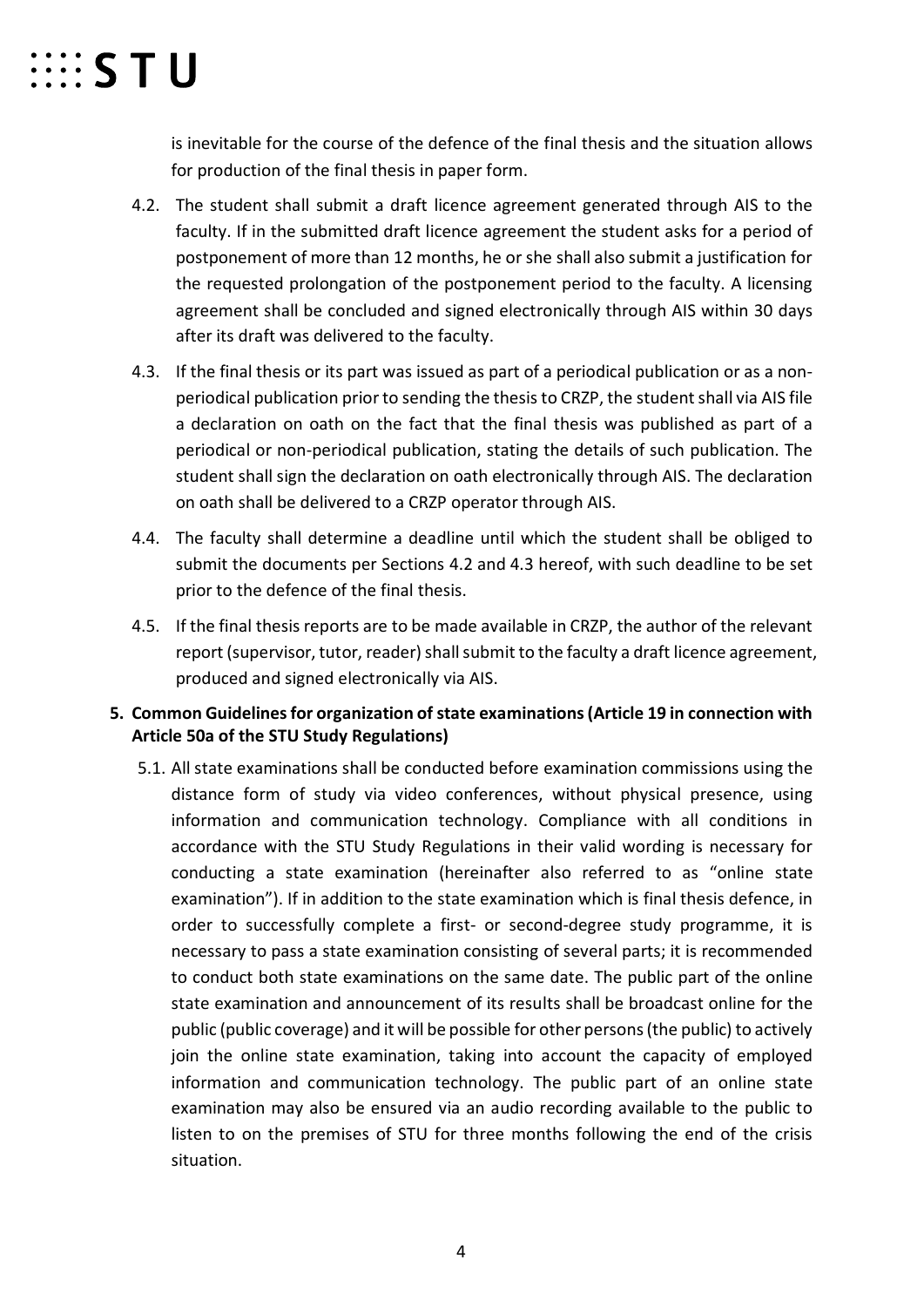# $\cdots$  STU

- 5.2. The faculty shall announce the conducting of individual online state examinations by disclosure on its website within 14 calendar days before such event in order to ensure public attendance of online state examinations and announcement of their results.
- 5.3. The notification regarding the conducting of online state examinations, except for the defence of dissertation theses to which the provisions of Section 6.9 of these Methodological Guidelines applies, shall contain the following information:
	- a) date and time of the online state examination;
	- b) degree of study;
	- c) study programme and field of study;
	- d) type of state examination (state examination consisting of several parts or state examination which is dissertation thesis defence);
	- e) code for electronic connection to the relevant online state examination and for viewing the public coverage of the online state examination, if broadcasted.

The chairman of the examination commission or a person authorized by the chairman (e.g. a secretary if appointed for administrative purposes) shall ensure the possibility of connection to a particular state examination on behalf of members of the examination commission, thesis supervisors or tutors, readers, students and other persons, taking into account the capacity of employed information and communication technology, and at the same time shall ensure live public coverage or an audio recording available to the public to listen to as referred to in paragraph 5.1 hereof.

- 5.4. The examination commission shall decide on the results of the online state examinations during a non-public meeting with only the members of the examination commission being present (with exclusion of the public). For this purpose, the examination commission shall disconnect from the public online state examination and connect to a separate videoconference attended only by the members of the examination commission (Art. 19 (5) of the STU Study Regulations); in case of a dissertation examination and dissertation thesis defence, with the presence of further persons (tutors and readers), in terms of Art. 38 (2) and Art. 42(10)(g) of the STU Study Regulations. Particulars relating to the dissertation thesis and the dissertation thesis defence are included in Section 6 of these Methodological Guidelines.
- 5.5. The faculty ensures that the protocol from the online state examination is signed by all members of the examination commission and its chairman. If the faculty is unable to ensure the signatures of all members of the examination commission at the faculty (in particular in case of involvement of other experts from outside of STU or members from outside of the faculty), the faculty may deliver to the relevant members of the examination commission a state examination protocol by e-mail, which such members need to sign and return to the faculty without any delay via Slovak Post or another delivery service. If, for legitimate reasons, any member of the examination commission will not be able to deliver such signed written state examination protocol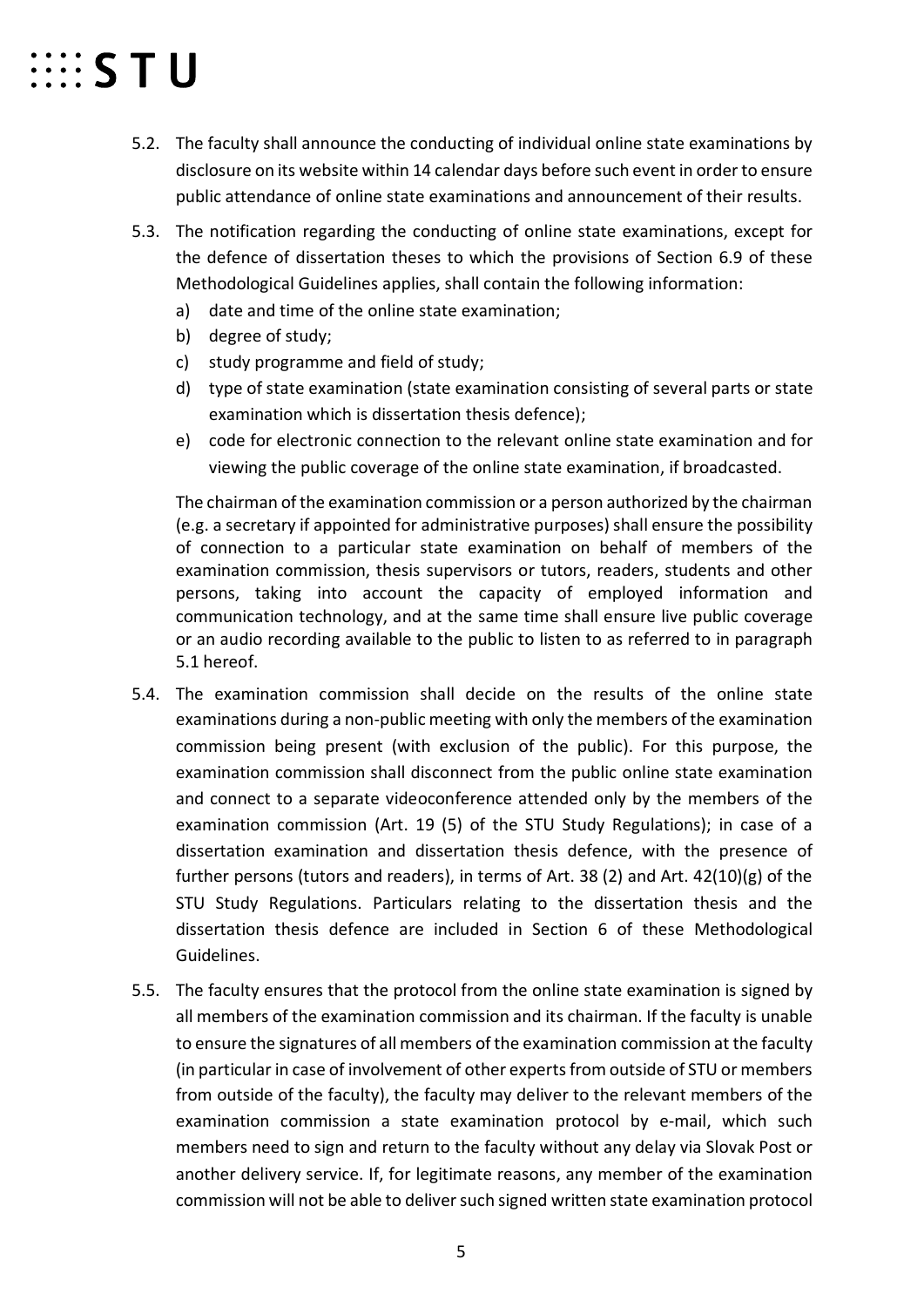

without undue delay, it is possible to accept a copy (scan) of the document in pdf format via e-mail and, later, when such obstacles to its delivery cease to exist, such member shall deliver the signed written state examination protocol as well. In such case, the signatures of individual members of the examination commission may be on separate counterparts of the state examination protocol which together shall form and integral document.

## **6. Particulars related to the organization of dissertation theses and dissertation theses defence (Articles 36 to 43 of the STU Study Regulations)**

- 6.1. The doctoral candidate submits a written thesis for the dissertation examination to the Dean in electronic form (Art. 37(1) of the STU Study Regulations).
- 6.2. The reader of the written thesis for the dissertation examination shall deliver a reader's report in paper form (Art. 37(4) of the STU Study Regulations). The reader´s report may also be signed electronically with a qualified electronic signature. In such case, the reader of the written thesis for the dissertation examination shall deliver it by e-mail.
- 6.3. Dissertation examinations shall be conducted online (Art. 50a (5) of the STU Study Regulations); they shall be organized in terms of Section 5 of these Methodological Guidelines, observing all conditions for the conducting of a dissertation examination in accordance with Art. 36 to 38 of the STU Study Regulations. The chairman of the examination commission shall ensure the participation of the tutor in the non-public part of the online dissertation examination in terms of Section 5.4 of these Methodological Guidelines (Art. 38(2) of the STU Study Regulations).
- 6.4. The chairmen of field commissions shall allow doctoral candidates to submit dissertation theses outlines only in electronic (digital) form, as an appendix to the dissertation thesis via AIS (Art. 40(3) of the STU Study Regulations). Consent may be expressed via e-mail as well.
- 6.5. The doctoral candidate shall submit his or her application for permission for their dissertation thesis defence together with the details in terms of Art. 41(3) of the STU Study Regulations solely in electronic form.
- 6.6. The Dean shall submit the doctoral candidate's file to the chairman of the field commission or shall make it accessible to him or her electronically (Art. 41(4) of the STU Study Regulations).
- 6.7. For the purposes of Arts. 36 to 43 of the STU Study Regulations, in the event it is not possible to deliver documents in paper form within the specified deadline for legitimate reasons, it is possible to accept delivery of a copy (scan) of the documents in pdf format via e-mail and, later, when such obstacles to their delivery cease to exist, the relevant documents shall be delivered in paper form as well, provided it is necessary for the purposes of retention or archiving.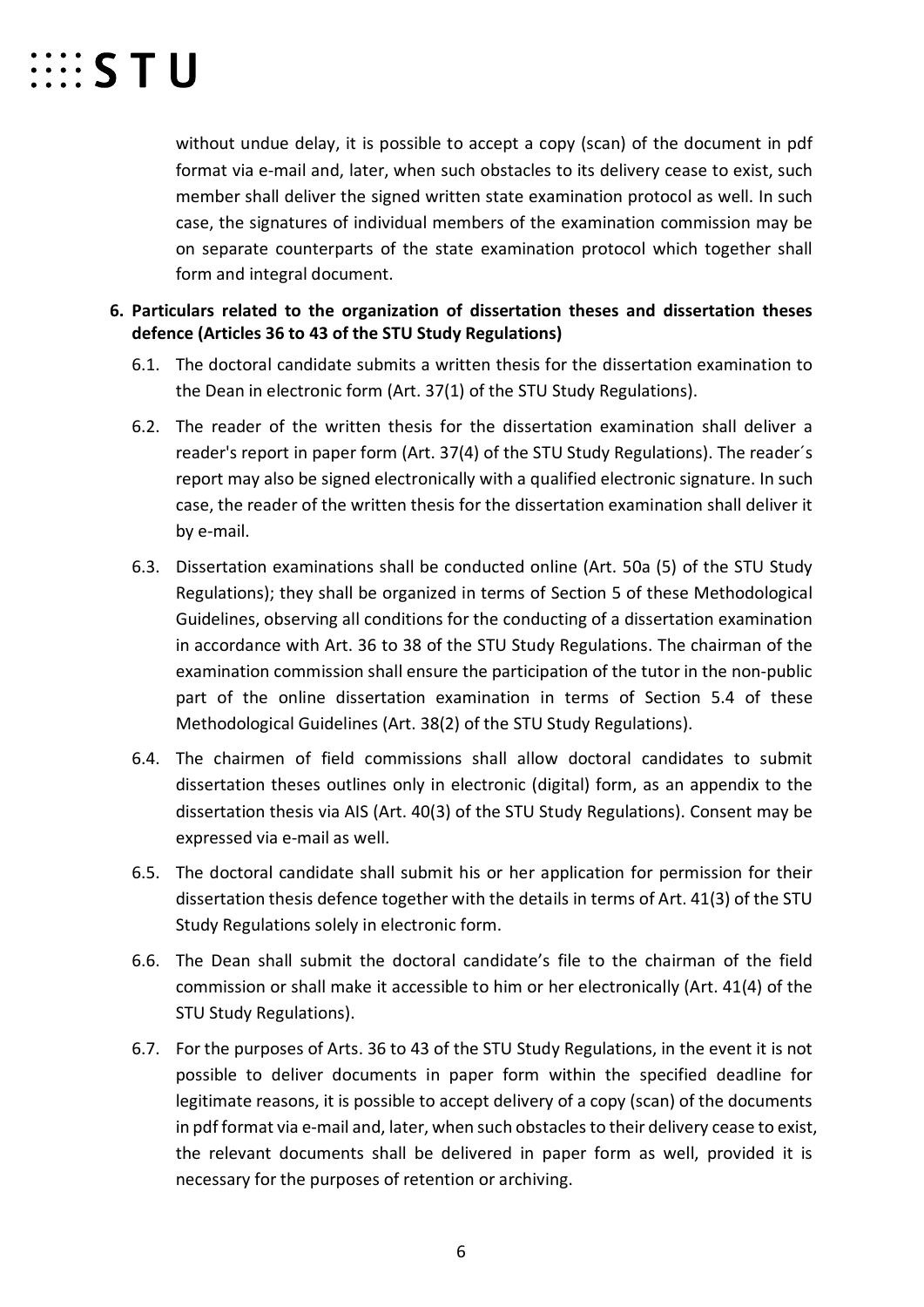# $\cdots$  STU

- 6.8. Dissertation thesis defence shall be conducted online (Art. 50a (5) of the STU Study Regulations); they shall be organized in terms of Section 5 of these Methodological Guidelines, observing all conditions for the conducting of a dissertation thesis defence in accordance with Art. 42 of the STU Study Regulations. The chairman of the examination commission shall ensure the participation of the tutor and readers in the non-public part of the online dissertation thesis defence in terms of Section 5.4 of these Methodological Guidelines in accordance with Art. 42(10)(g) of the STU Study Regulations.
- 6.9. The notification regarding the conducting of online dissertation thesis defence shall contain the following information:
	- a) name and surname of the author of the dissertation thesis;
	- b) academic degrees, scientific and pedagogical degrees, artistic and pedagogical degrees or scientific titles of the author of the dissertation thesis;
	- c) title of the dissertation thesis;
	- d) name of the study programme for which the author of the dissertation thesis is enrolled;
	- e) name of the field of study in which the study programme is conducted in terms of letter d);
	- f) date and time of the online dissertation thesis defence;
	- g) code for electronic connection to the relevant online dissertation thesis defence and for viewing the public coverage of the online dissertation thesis defence, if broadcasted.

The chairman of the examination commission or a person authorized by the chairman (e.g. a secretary if appointed for administrative purposes) shall ensure the possibility of connection to a particular online dissertation thesis defence on behalf of members of the examination commission, tutors, readers, students and other persons, taking into account the capacity of employed information and communication technology, and at the same time shall ensure that live public coverage or an audio recording be available to the public to listen to as referred to in paragraph 5.1 hereof.

- 6.10. Secret voting on the result of the dissertation thesis defence shall be conducted electronically via AIS. The record from the electronic voting shall be part of the state examination protocol.
- 6.11. Provisions of Section 5.5 hereof shall apply to dissertation examination and dissertation thesis defence protocols.
- **7.** The provisions of these Methodological Guidelines shall only be applied in the Summer semester of the academic year 2020/2021, if the restrictions with relation to STU's activity and the full-time form of study shall persist at the time of submission of final theses and the conducting of state examinations, or if such restrictions cease to apply shortly before these events and due to insufficient time it will not be possible to ensure all processes of the full-time form of study at STU.